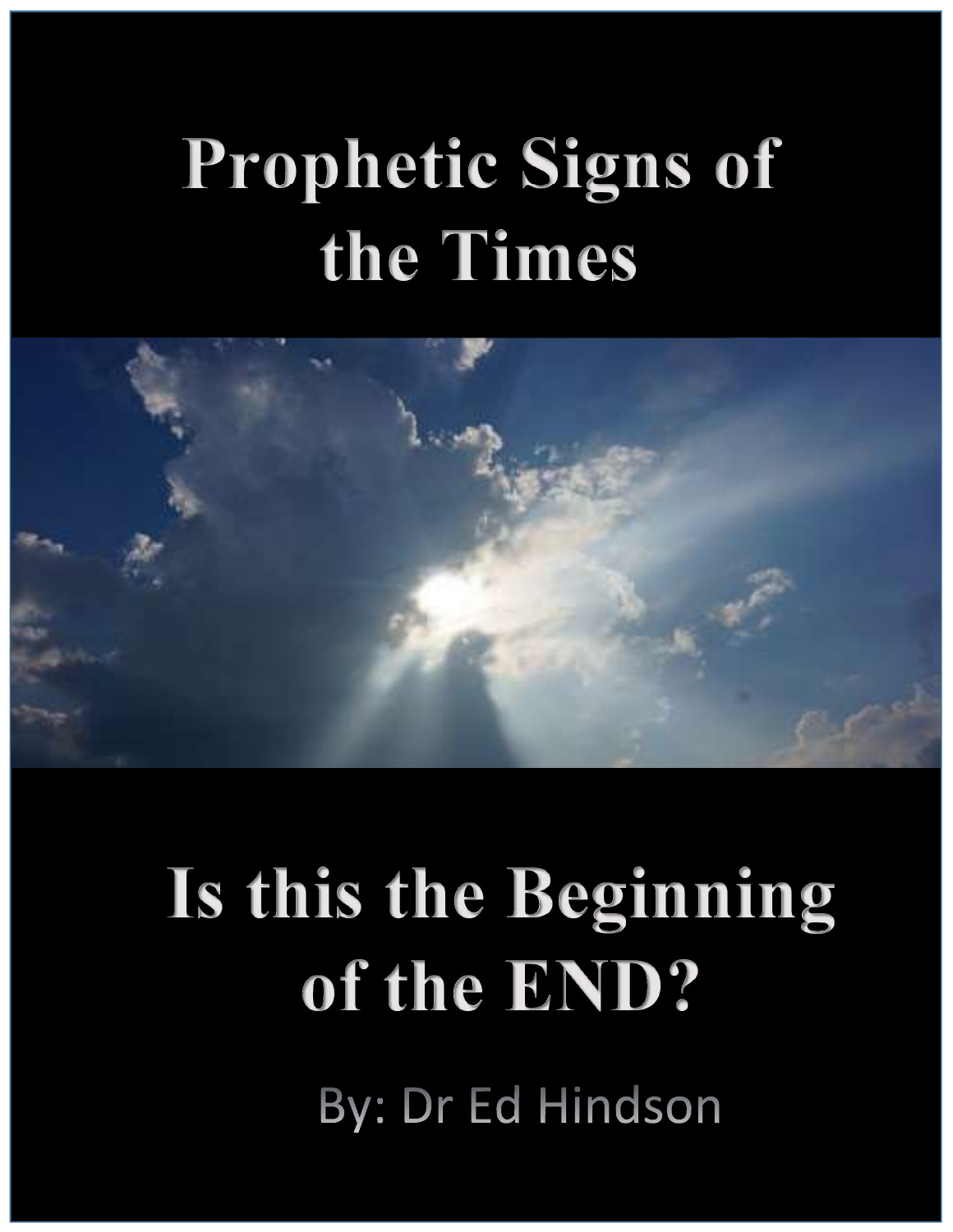### Prophetic Signs of the Times Is this the Beginning of the End?

 The current coronavirus pandemic has the entire world on edge! Many are asking: Is this the judgment of God? Is it the beginning of the Great Tribulation? Will it lead to the end of the world as we know it? Is this a sign of Christ's soon return? Opinions on these matters are flying all over the internet in every conceivable direction. Unfortunately, wild speculation is running out of control faster than the virus itself.

#### WHO IS GOD?

 Let me challenge all of us to think biblically at a time like this. First, let us consider the nature and character of God.

- 1. He is eternal. He has always existed and always will exist. Psalm 90:2, states that God exists from "everlasting to everlasting." In Genesis 21:33, He is called El Olam, "God of eternity" or the "eternal God."
- 2. He is omnipotent, meaning "All Powerful." He is called "Almighty" 56 times in the Bible. He can do all things that are not contrary to His nature (eg., He cannot lie (Titus 1:2).
- 3. He is omniscient ("all knowing"). He knows everything at once (past, present, future). He knows all about us even before we are born (Psalm 139:16). He knows what His Purpose is in every circumstance.
- 4. He is Omnipresent ("everywhere at once"). Psalm 139:7-11, declares that there is nowhere that God is not present at all times.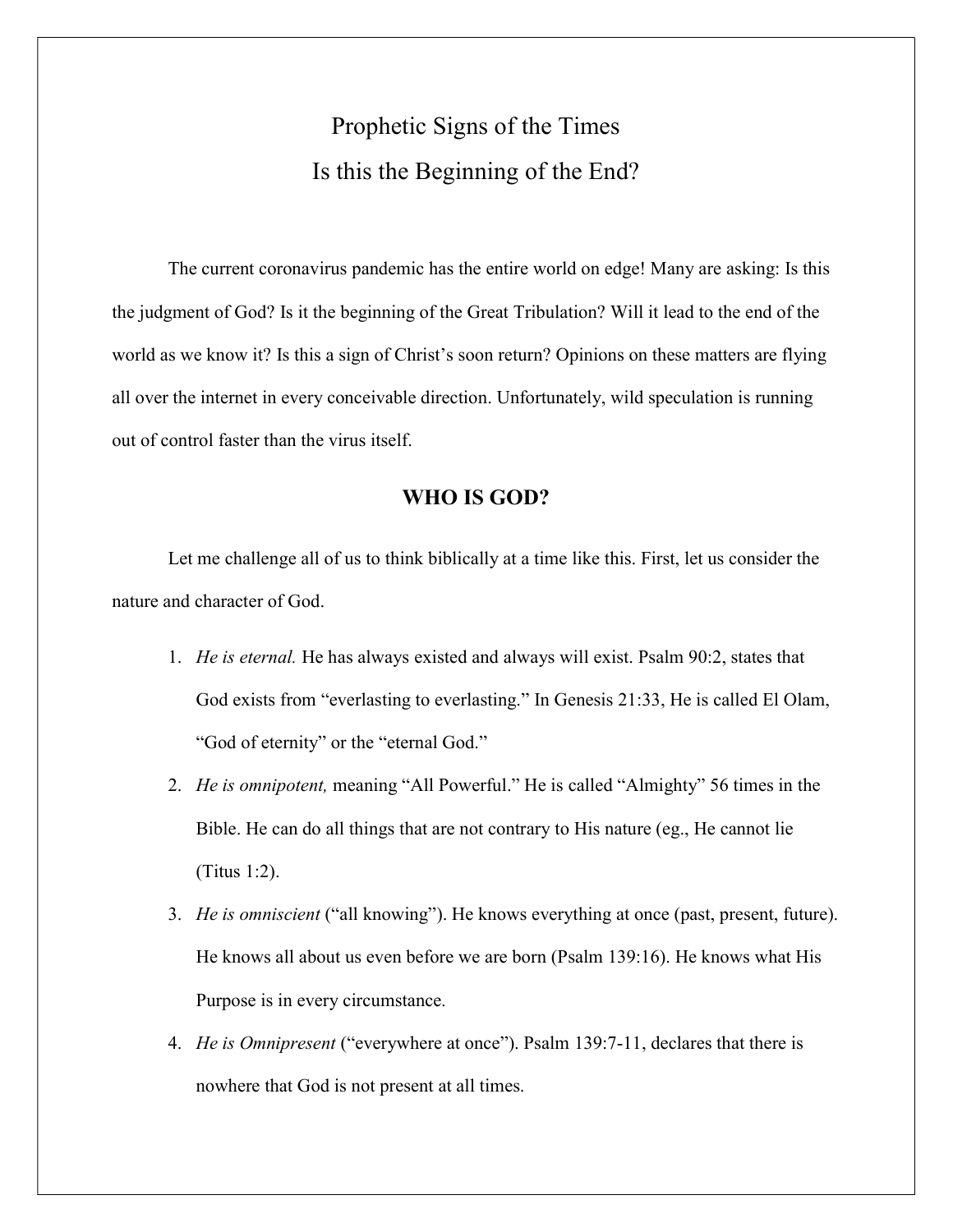In light of these essential attributes of God, we must ask:

- 1. Did God know there would be a coronavirus pandemic? Yes.
- 2. Is God powerful enough to prevent it? Yes.
- 3. Did He choose to prevent it? No.
- 4. Did He cause it? No.
- 5. Can He ultimately over-rule it? Yes.
- 6. Will He ultimately use it to fulfill His purpose? Yes.

#### IS THIS THE JUDGMENT OF GOD?

 The worldwide nature of the pandemic causes people to ask if this is God's judgment on a sinful world. Consider these thoughts:

- 1. The world is already under the judgment of God because of sin and human depravity (Psalm 9:7). Romans 8:12, "For we know the whole creation groans and travails in pain until now."
- 2. God does at times send *specific judgments* on individuals: Pharaoh (Exodus 6:1); groups of people: Egyptians (Exodus 8-12); nations: Edom (Isaiah 63:1-4)
- 3. However, Jesus clearly stated *not all disasters* are judgments because of sin (Luke 13:1-4). Some tragedies are accidents of human or natural causes.
- 4. Jesus also warned that in the Last Days there would be earthquakes, famines, pestilences (Greek, loimoi), fearful sights and great signs before His return (Luke 21:11).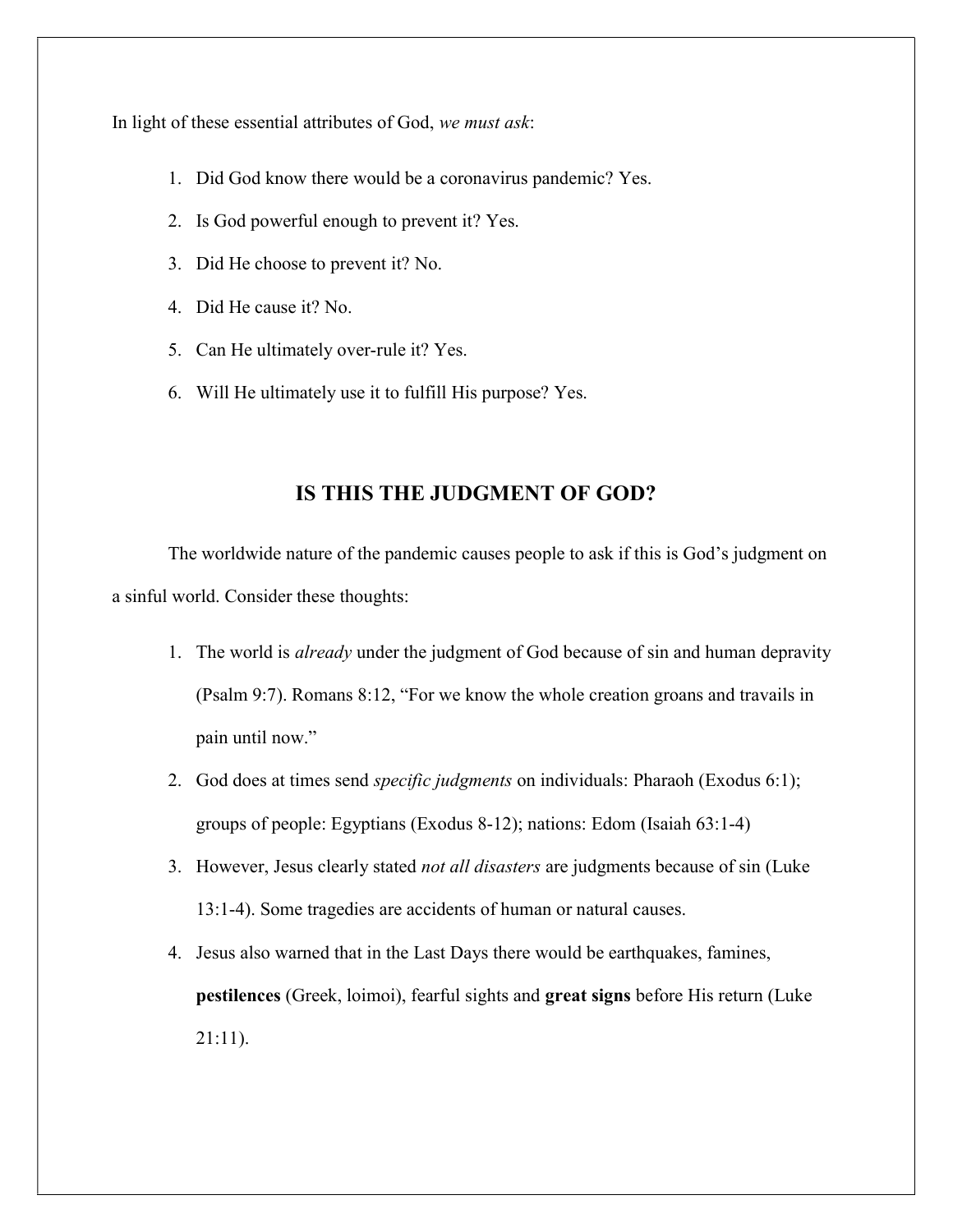5. Jesus urged believers to "look up" in anticipation of His coming when these things begin to come to pass (Luke 21:28).

In light of these truths what can we conclude?

- 1. Is our fallen sinful world already under the judgment of God? Yes.
- 2. Can specific disasters be judgments from God? Yes.
- 3. Are all disasters judgments of God? No.
- 4. Is God warning us of a greater future judgment to come? Yes.

#### Is this a Warning From God?

Thousands of people around the world are dealing with everything from serious health issues to global financial markets. Business, industry and even sports and entertainment have been affected. Gary Hamrick, pastor of Cornerstone Chapel in Leesburg, VA said: "It feels apocalyptic!" He points out that pestilence (wide-spread disease) is a harbinger or precursor to the End Times. Luke 21:11 (NKJV), states: "And there will be earthquakes in various places, and famines and pestilences.

 I believe God is using this natural catastrophe to warn us of worse things to come in the future. In fact, a whole series of natural disasters have occurred in recent years to get our attention- hurricanes, tornadoes, floods, and earthquakes have shaken our planet time and again. Imagine what our world will be like when the Rapture occurs and the Tribulation begins! Global panic will be out of control, resulting in the rise of a global leader who will immediately impose government sanctions on the global economy, so that no one can "buy or sell" without the approval of his mark (Revelation 13:16).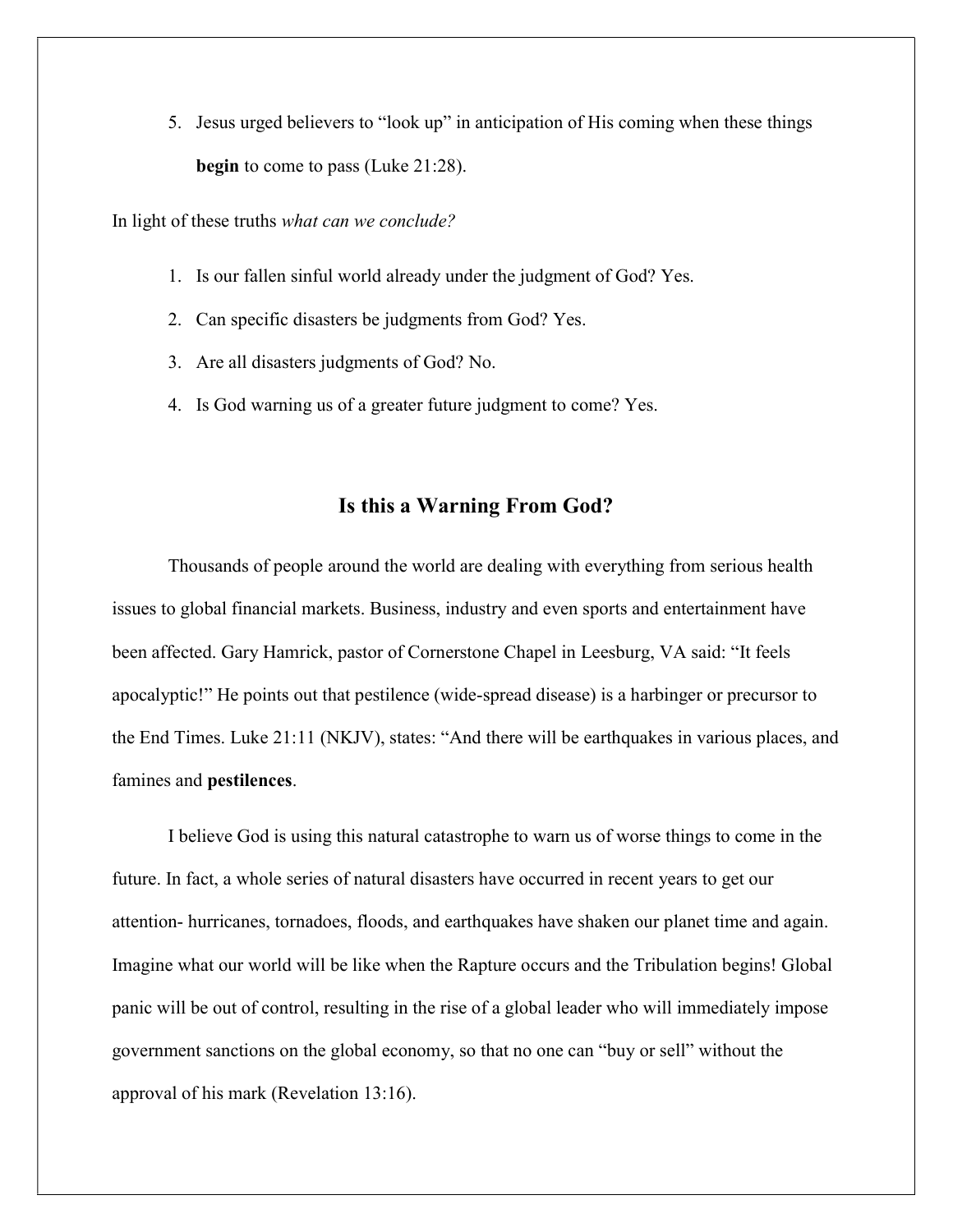Biblical prophecies that once seemed unimaginable to the unbelieving world now appear imminent and foreboding. Jesus warned there would be "signs" in the Last Days that would cause men's hearts to fail for fear (Luke 21:25). He urged, "When these things begin to come to pass, then look up, and lift up your heads; for your redemption draws nigh (Luke 21:28).

 Serious students of Bible prophecy have long understood the dual principles of Rapture (believers) and Tribulation (unbelievers). Believers understand that God is in control of the details of our lives. Whether we live or die, heaven is our destiny. At the Rapture, the "dead in Christ" will rise and the living will be "caught up" with them to meet the Lord in the air (1) Thessalonians 4:13-17). Therefore, we live with confidence in the future because we know Who holds the future.

 At the same time, our hearts go out to unbelievers who will face being left behind in a world under the judgment of the wrath of God. The current crisis is but a glimpse of a far greater disaster that awaits the unbelieving world when multiplied millions will die (Revelation 6:8). In light of the recent events on our planet we are challenged to several biblical responses: 1. Trust the grace of God in the details of your life. 2. Pray for God to get the attention of unbelievers to draw them to Himself. 3. Witness to family and friends who may be more open to the gospel than ever before.

 The integrity of sincere and authentic Christianity speaks volumes to a lost world that is desperate for meaning, purpose and security. Do not underestimate the spiritual impact that your testimony has on those who have no answers to the overwhelming problems of life. When we live out our faith with authenticity and boldness, we capture the attention of the watching world.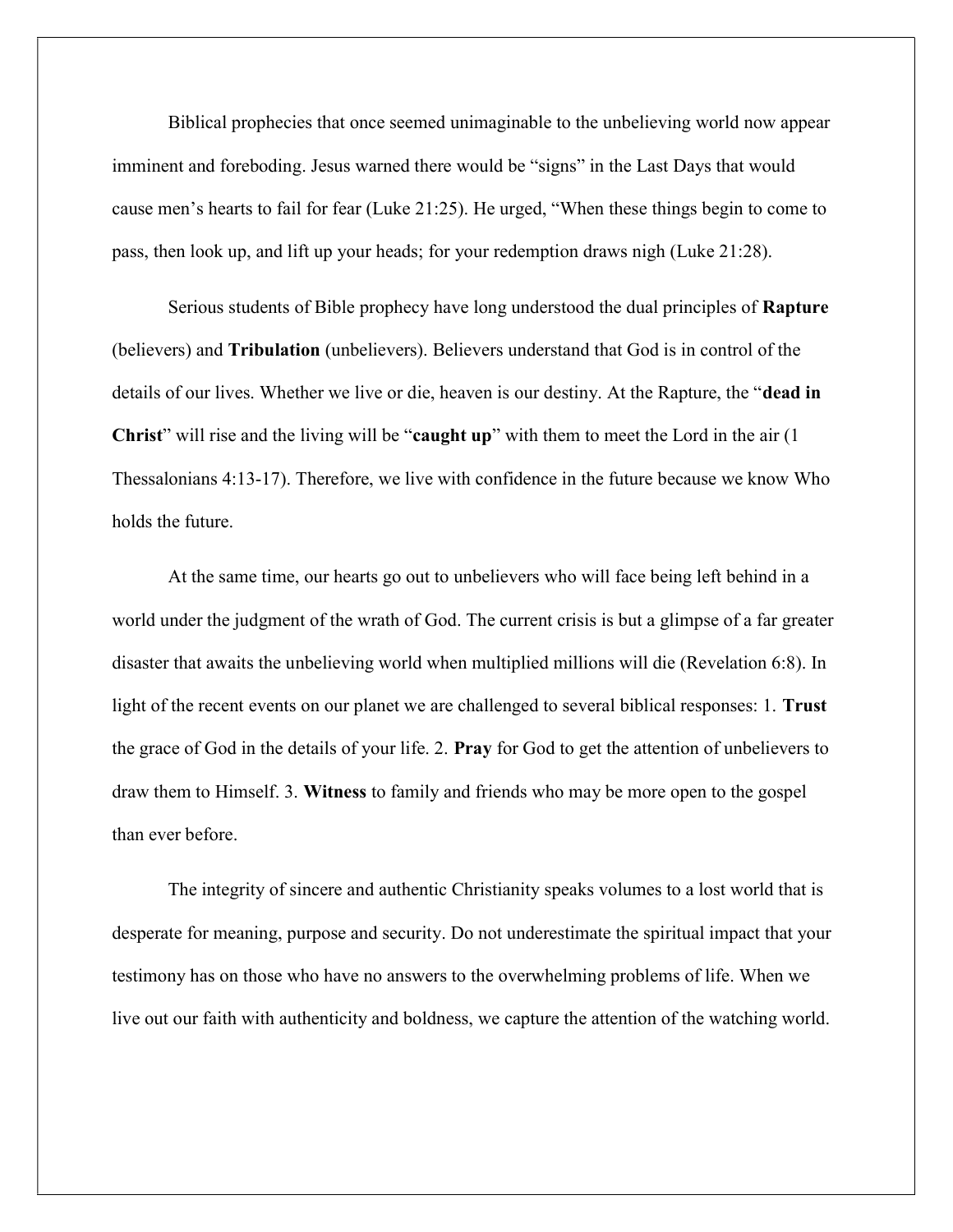#### IS THIS THE END OF THE WORLD?

Global pandemics and apocalyptic disasters naturally cause people to ask: Is this *the* BIG ONE? My immediate answer is, No. But is it a big one, Yes. When something so widespread shakes the entire planet, we must recognize that God is speaking to us (Isaiah 24:18-20). There is something about human nature that causes us to both fear and expect the end. Our fallen nature knows intuitively that we are finite and things of this magnitude cause us to face our human limitations.

 In light of Biblical prophecies of the End Times, let me suggest several important matters.

- 1. Is this the end of the world? No, not yet. Jesus warned of many disasters that would come in the future and added: "but the end is not yet" (Matthew 24:6). The Bible clearly states the physical world will end by fire, not disease (2 Peter 3:7-12).
- 2. Has the Tribulation already begun? No. The Rapture has not occurred (1) Thessalonians 4:13-17). The antichrist has not been revealed (2 Thessalonians 2:3- 10). The wrath of the Lamb (Christ) has not been poured out in the seal and trumpet judgments (Revelation 6-11) nor the bowls of the wrath of God (Revelation 15-16).
- 3. Will believers be protected from suffering prior to the Rapture? Not necessarily. In the Rapture believers escape the *wrath of God* (1 Thessalonians 5:9). Prior to that, God may choose to protect us from the wrath of *Satan* (Luke 22:31), the wrath of man (Acts 9:23-25) or the wrath of nature (Acts 16:25-34) But he may also choose to allow us to suffer for His sake (Acts 7:54-60). The Apostle Paul, who wrote about the promise of the Rapture, also said: "all that live godly in Christ Jesus shall suffer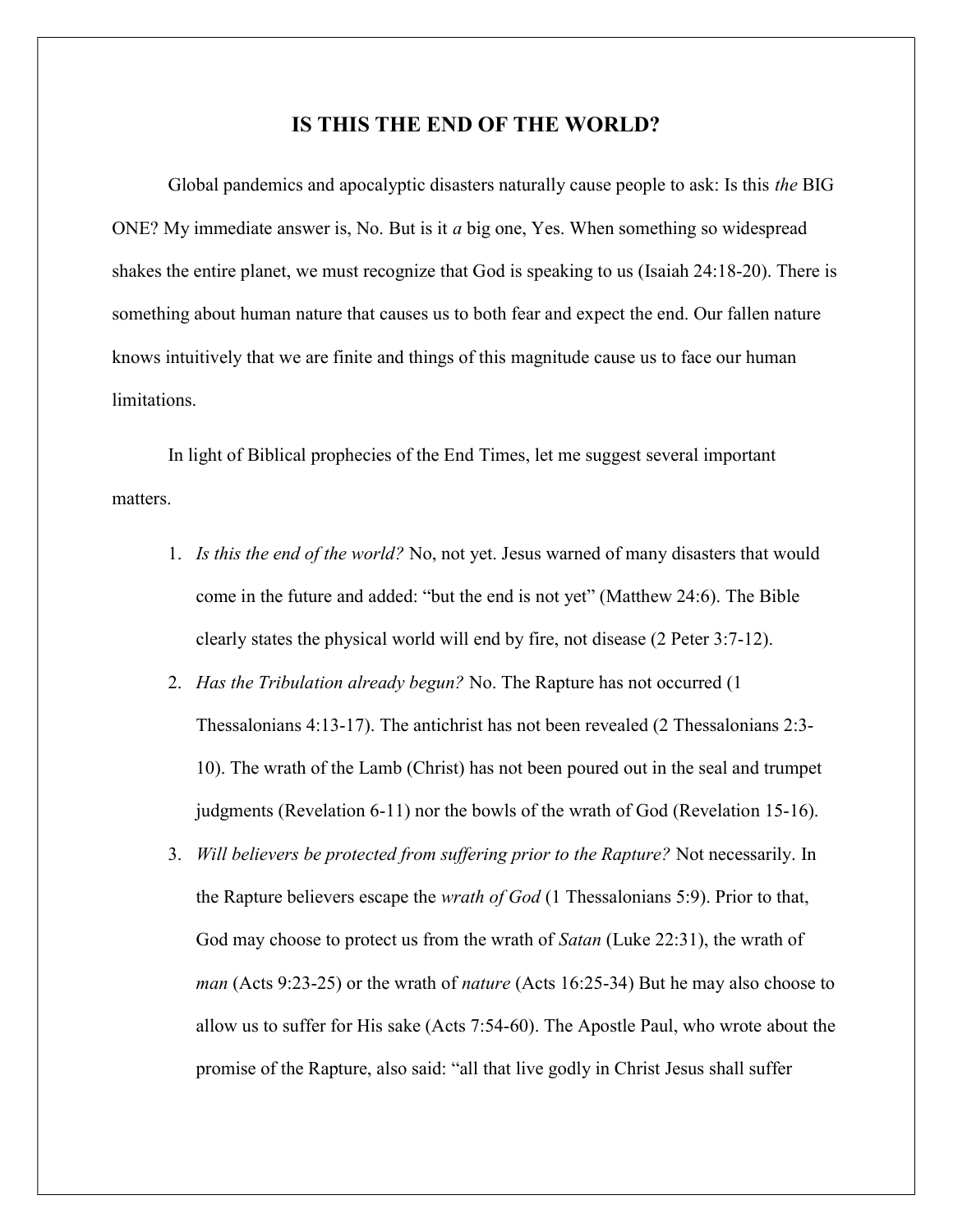persecutions and afflictions" (2 Timothy 3:10-12) prior to the Rapture. The Apostle Peter tells us that we are often "called to suffer" following the example of Christ (1 Peter 2:19-21).

4. What should we be doing in the meantime? Jesus' commission has never changed. This side of the Rapture, we are to "make disciples of all nations" wherever we go. The pandemic is a reminder to us that the world needs Jesus. The clock is ticking and time may well be running out.

#### WHAT IS GOD SAYING TO US NOW?

 Based on a proper understanding of the character and nature of God, I believe we can discern His message to believers through the challenges we are all facing right now.

- 1. God has not changed. He is holy, just, righteous and sovereign (Isaiah 40:25-28).
- 2. Sinners have violated the holiness of God and deserve His judgment (Romans 3:23).
- 3. God is also loving, merciful and forgiving. He will see us through this. (Romans 8:18)
- 4. God came to earth in the person of Jesus Christ to atone for our sins (1 Peter 3:18).
- 5. God calls on us to repent (Acts 20:21), believe (Romans 10:9) and call upon Jesus to save us from His ultimate judgment (Romans 10:13).
- 6. Our eternal salvation is based upon the atoning blood of a sinless Savior-Jesus (Colossians 1:14-20).
- 7. Our hope of bodily resurrection and eternal life is guaranteed by Jesus' resurrection (1 Corinthians 15:12-25).